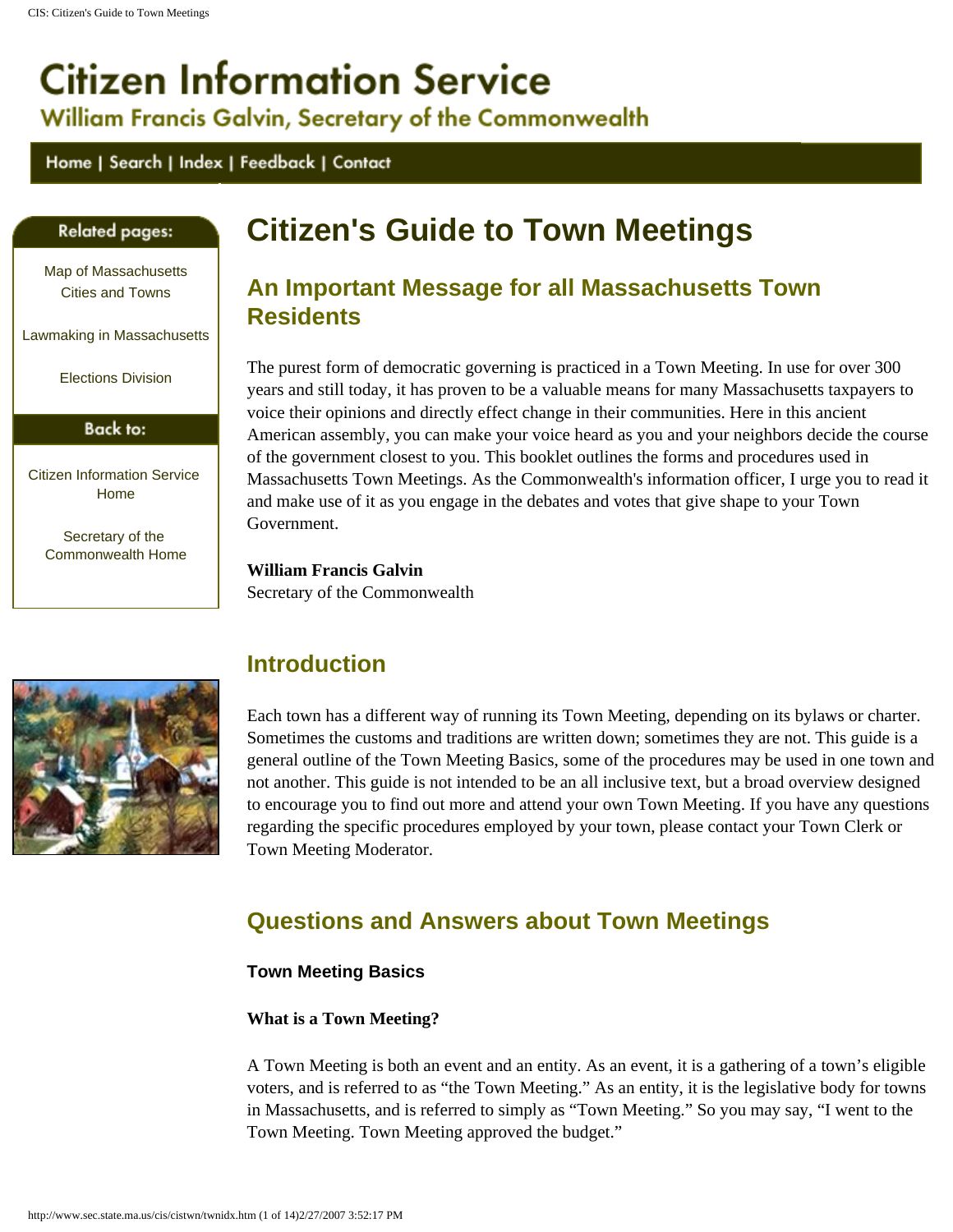#### **Do cities have Town Meetings?**

No. A city's legislative body is called a city council or a board of aldermen. Citizens do not govern a city directly.

# **What's the difference between cities and towns? Size?**

Municipalities decide whether to have a city or town form of government. Size is one factor in the decision. Towns with less than 12,000 inhabitants cannot adopt a city form of government.

# **Do all towns have Town Meetings?**

Most but not all towns have Town Meetings. A few towns are governed by town councils. In sum, no cities have Town Meetings and most towns do have Town Meetings.

# **What does Town Meeting decide?**

Town Meeting decides three major things:

- It sets the salaries for the elected officials.
- It votes to appropriate money to run the town.
- It votes on the town's local statutes, which are called by-laws.

# **Open Town Meetings and Representative Town Meetings**

# **What's an open Town Meeting?**

An open Town Meeting means that all of the town's voters may vote on all matters.

#### **What's a representative Town Meeting?**

In a representative Town Meeting, also called a limited Town Meeting, all of the town's voters may vote for what are called Town Meeting Members. After the voters elect the Town Meeting Members, the Town Meeting Members conduct and vote on the rest of the Town Meeting's business.

# **Other than who may vote, do open Town Meetings basically operate the same way as representative Town Meetings?**

Yes.

**How many Town Meeting Members does a representative Town Meeting have?**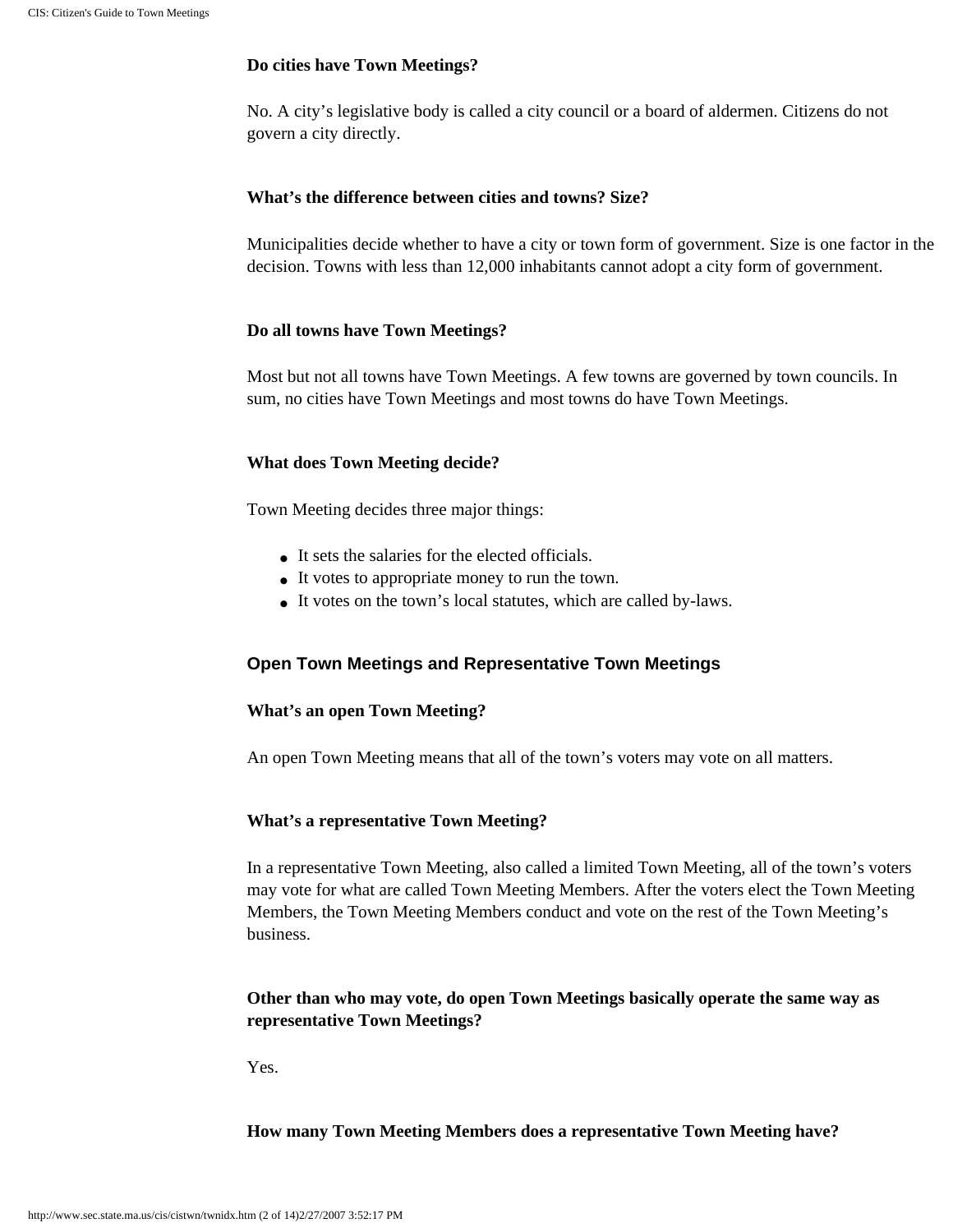Apportionment of a precinct is based on Massachusetts General Law, town charter or a special act. The total elected representative Town Meeting membership can be as few as 45 or as many as 240. The actual number of the membership is calculated in approximate proportion to the number of inhabitants in each precinct to the total number of inhabitants in the town.

# **How is it determined whether a town has an open Town Meeting or a representative Town Meeting?**

Towns with fewer than 6,000 inhabitants must have an open Town Meeting. Towns with more than 6,000 inhabitants may adopt either form of Town Meeting at their discretion.

# **How are Town Meeting Members elected?**

Town Meeting members are elected within precincts by ballot at the Annual Town Election.

One-third of the Town Meeting Members are elected for 3 years, one-third is elected for 2 years and one-third is elected for 1 year at first election after adopting a representative Town Meeting or re-districting. Thereafter each member is elected for a 3 year term.

# **Are Town Meeting Members elected by party?**

No, Town Meeting Members are not elected by party. Elections are nonpartisan. The party affiliation of a candidate for Town Meeting Member does not appear on the ballot distributed at the Town Meeting.

# **How do I run for Town Meeting Member?**

Most towns hold general elections. Voters go to their usual polling places and vote for Town Meeting Members.

If you are interested in running, you need to circulate nomination papers before the Town Meeting. Consult your town clerk for more details. You cannot show up at the Town Meeting and decide then and there to run for Town Meeting Member.

# **What's a moderator?**

Generally, a moderator's job is to run the Town Meeting. Specifically, the moderator declares the outcome of all voice votes. Some towns have detailed by-laws governing Town Meeting procedure. Other towns leave a lot of discretion to the moderator.

Moderators are usually elected at the Town Election at which voters go to their regular polling places. The term of office is one or three years. When the elected moderator is absent, a temporary moderator may be elected at the Town Meeting.

#### **What's a selectman or selectwoman?**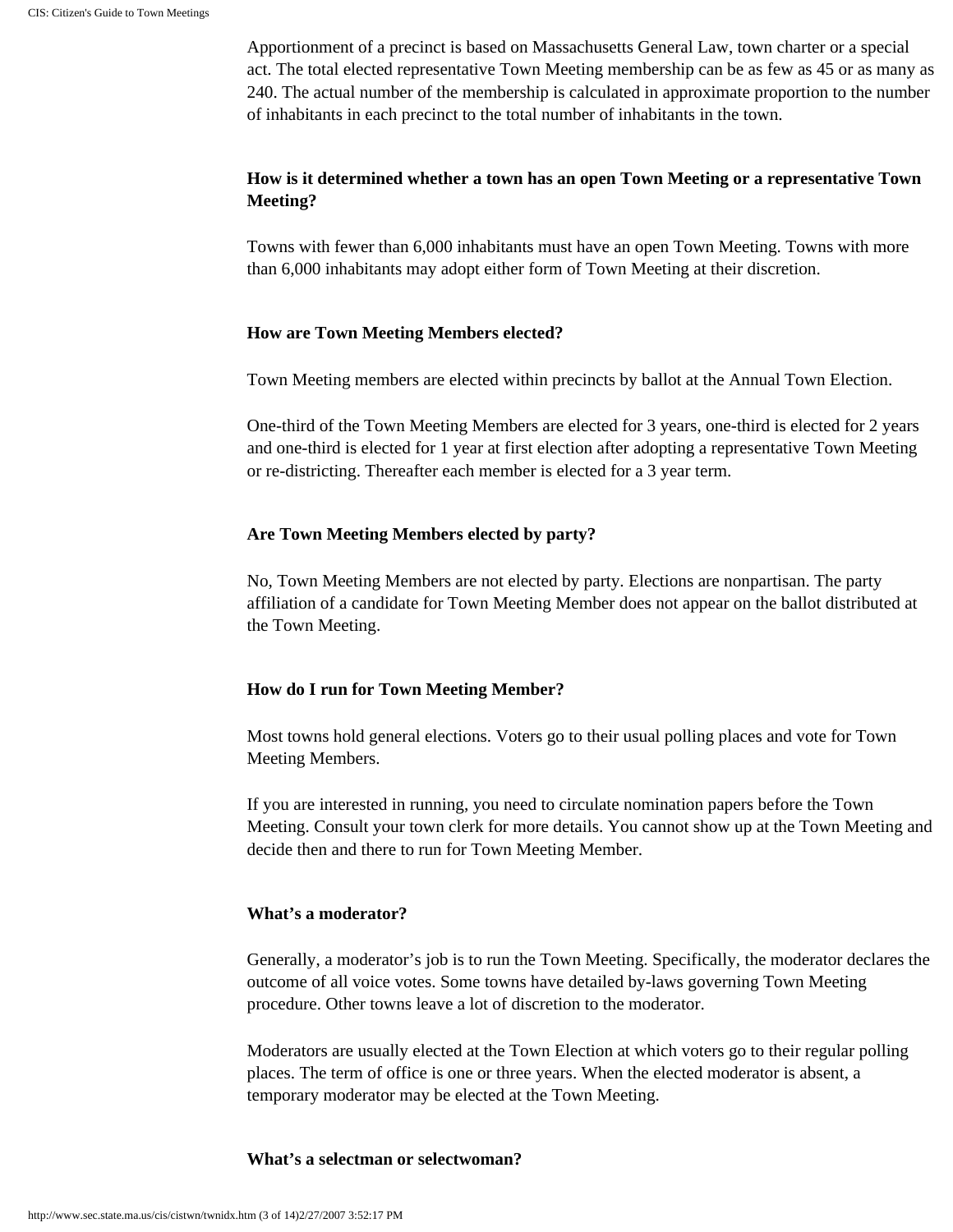Selectmen are a town's executive officers. Voters elect them to the Board of Selectmen, which usually has three or five members. Selectmen are authorized to call a Town Meeting provided that they have posted a warrant. In small towns, the Board of Selectmen runs the town and supervises town workers. In larger towns, the Board of Selectmen picks and supervises a person, who, in turn, runs the town and supervises town workers. Depending on the town, that person has various authority, duties, and title. That person is known as the town manager, town administrator, executive secretary, or administrative secretary.

# **What does the town clerk do?**

At the Town Meeting, the clerk records all votes and takes minutes. Town clerks are elected or appointed. In the event of all of the selectman/selectwomen resigning, the town clerk is authorized to call a town meeting.

# **What is a town counsel?**

The town counsel is a lawyer who either works for the town as an employee, or is a private lawyer who counts the town among his or her clients. The town counsel often prepares the warrant (the Town Meeting's agenda). During the Town Meeting, the town counsel answers legal questions that come up. He or she is appointed by the selectmen.

# **What are ex officio members?**

Ex officio (pronounced "o-fish-ee-o") members of a representative Town Meeting are granted membership because of the office they hold. For example, a town's by-laws might state that selectmen are ex officio members of the Town Meeting. That means that selectmen do not have to run for election as Town Meeting Members; they are already members because they have been elected to the office of selectmen.

# **What's a select committee?**

A select committee is assigned to investigate and report back to the Town Meeting on a certain subject, or to undertake a certain substantive task. The moderator frequently appoints its chairperson and members. Select committees are also called special committees.

# **What's a standing committee?**

A standing committee is a permanent committee. A town might have standing committees for the following areas: public works, planning and zoning, recreation, and personnel. The most important standing committee is the finance committee.

# **What does the finance committee do?**

The finance committee prepares the budget in the months before the annual Town Meeting starts. It also prepares financial articles (which are agenda items). Its recommendations are advisory. In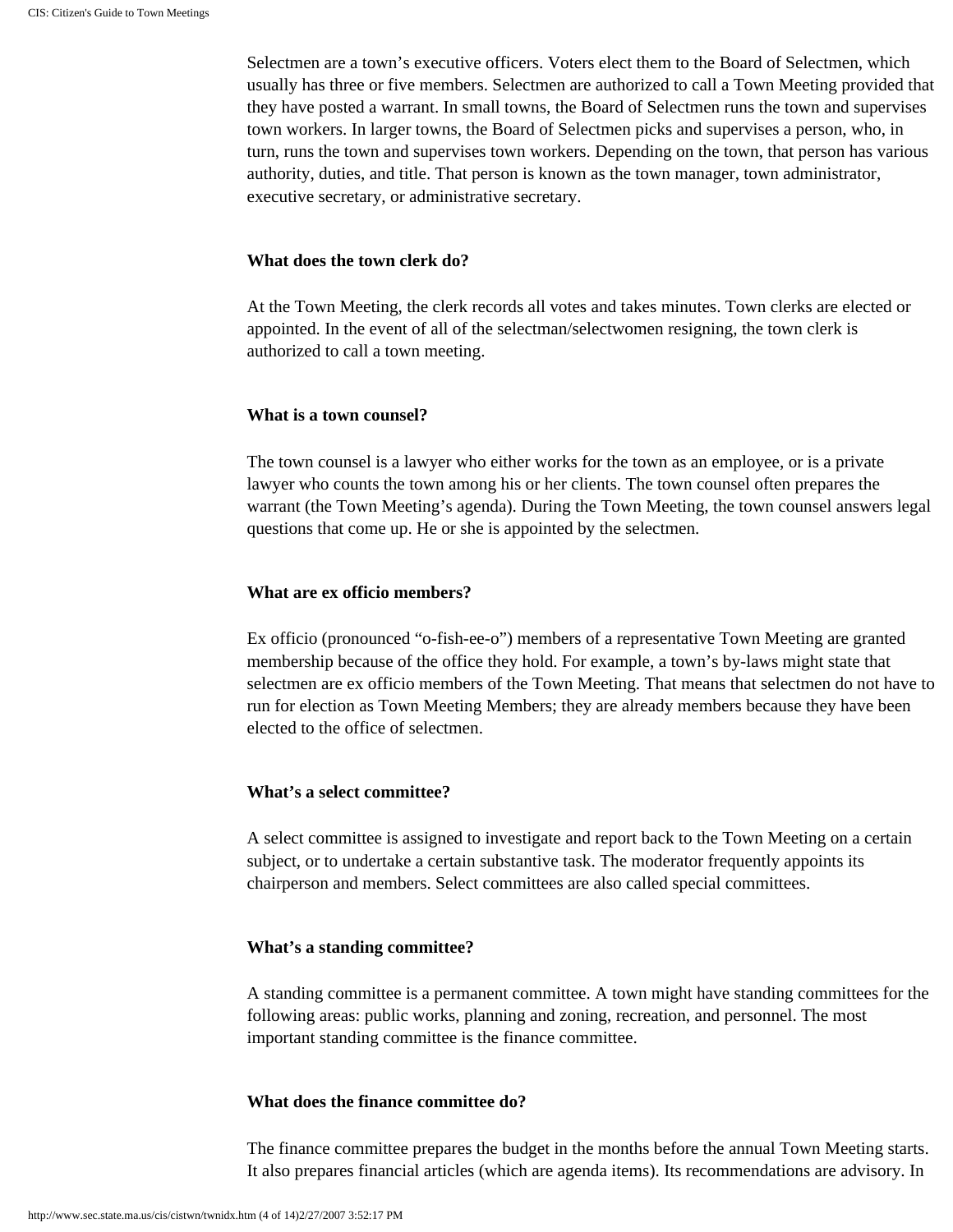some towns, the committee is known as the warrant committee or the advisory committee.

Depending on a town's by-laws, members of the finance committee are appointed by the selectmen or moderator, or elected by voters or the Town Meeting. In many towns, the finance committee's report is distributed to all residences.

# **Annual and Special Town Meetings**

#### **What's the difference between annual and special meetings?**

Each town must hold an annual Town Meeting. Additional Town Meetings are called special meetings. They may be called as many times during the year as necessary.

#### **When are Town Meetings?**

Annual Town Meetings, unless otherwise provided by special law or charter, must be held in February, March, April or May. The Board of Selectman may delay the annual meeting, but it must be completed by June 30th.

#### **What does it mean when a Town Meeting is divided into an election and a business meeting?**

Most towns elect officers on one day, and begin conducting other business on a later day. Many towns wait a week or more between the election of officers and the business meeting. A few towns may elect officers as early as November of one year, and conduct the business meeting in the next year. The Town Meeting and Town Election may be called on the same warrant, but are separate events. In the past Town Meetings and Town Elections took place on the same day as a single event, but that is not the case today.

# **What does it mean that some towns have two business meetings?**

A town may divide its business meeting into two meetings. Towns that do so hold one business meeting at the beginning of the year. The focus is primarily on the budget, finances, and taxes. The second business meeting is held in the fall. It is still part of the annual Town Meeting. The focus is on zoning, planning and by-laws.

#### *In sum....*

*November:* Some towns hold elections. *January, February, March, April, May, June:* Some towns that held elections in November and December hold business meetings. Some towns hold both elections and business meetings.

*Fall:* Some towns hold second business meetings.

#### **How do I find out when the annual meeting will take place?**

Watch your local newspaper. Signs are posted around some towns. In some towns, every citizen is notified at home. Check your town's website, if it has one. And you may always call town hall, ask for the clerk's office, and ask when the annual meeting will take place.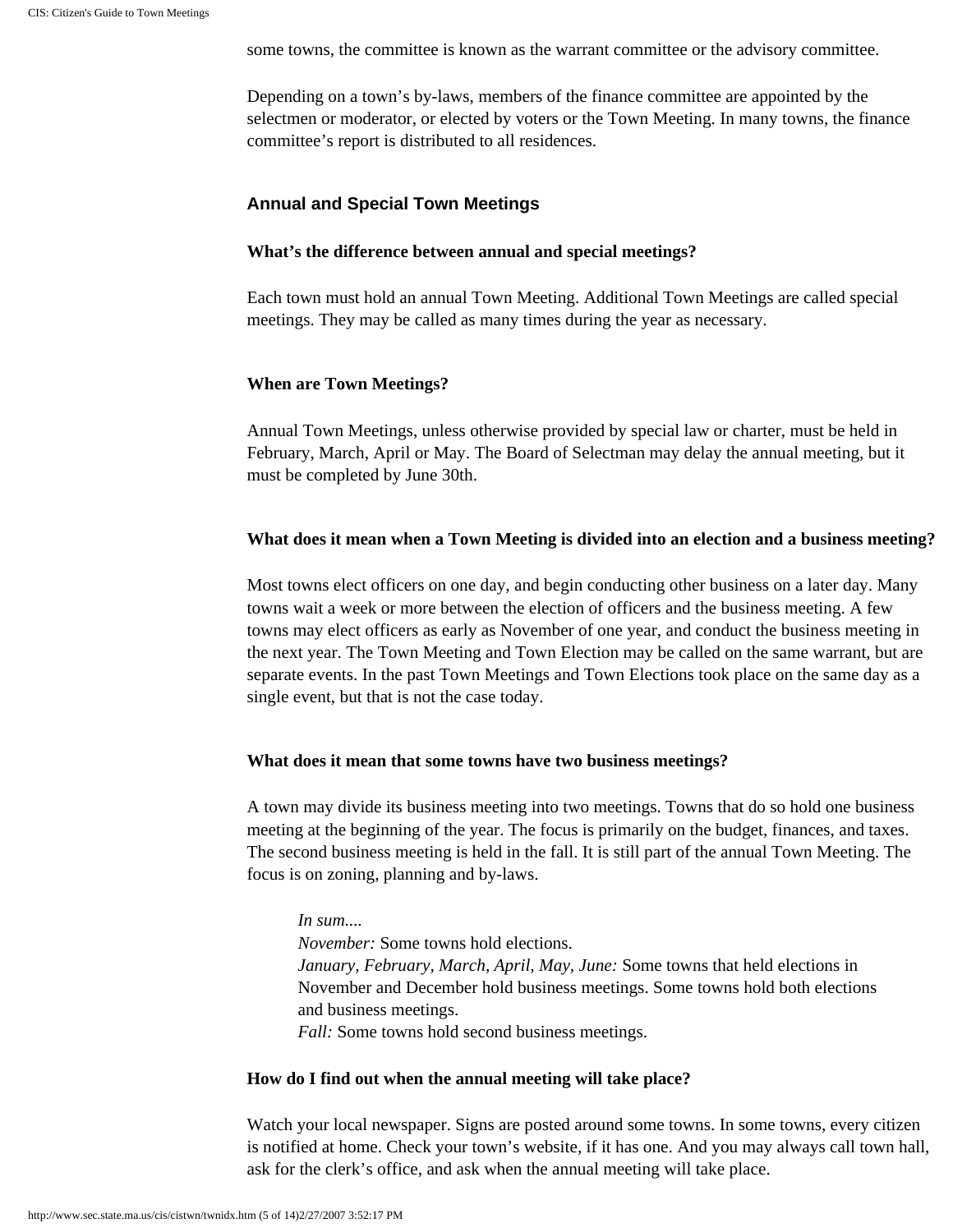# **How do I find out about special meetings?**

Special meetings, by their very nature, are not held at the same time every year. Watch your local newspaper and watch for signs posted around some towns. Some towns will notify you at home. The towns with websites usually announce special meetings on-line.

#### **Who calls special Town Meetings?**

Generally, the selectmen call special Town Meetings.

#### **May voters call a special Town Meeting?**

Yes, voters may call a special Town Meeting. Two hundred registered voters or 20% of the total number of registered voters, whichever is less in number, may request a special Town Meeting. The special Town Meeting must be held no later than 45 days after the Board of Selectmen receive the request.

#### **What's the procedure for voters calling a special Town Meeting?**

The requisite number of voters must sign a written request for a special Town Meeting. The format of the written request is flexible. Voters should include their addresses after their signatures.

Voters deliver the written request to the Board of Selectmen. The Board of Selectmen must then call a special meeting within 45 days.

# **May a special Town Meeting be called for more than one reason?**

Yes, a special Town Meeting may be called for more than one reason. For example, a special Town Meeting could be called to consider amending the zoning code and buying a new fire truck.

# **The Warrant**

#### **What's a warrant?**

The warrant lists a meeting's time, place, and agenda. A warrant is also known as a warning. A Town Meeting's action is not valid unless the subject was listed on the warrant.

# **When is the warrant available?**

A warrant is available at least 7 days before an annual meeting, and at least 14 days before a special meeting.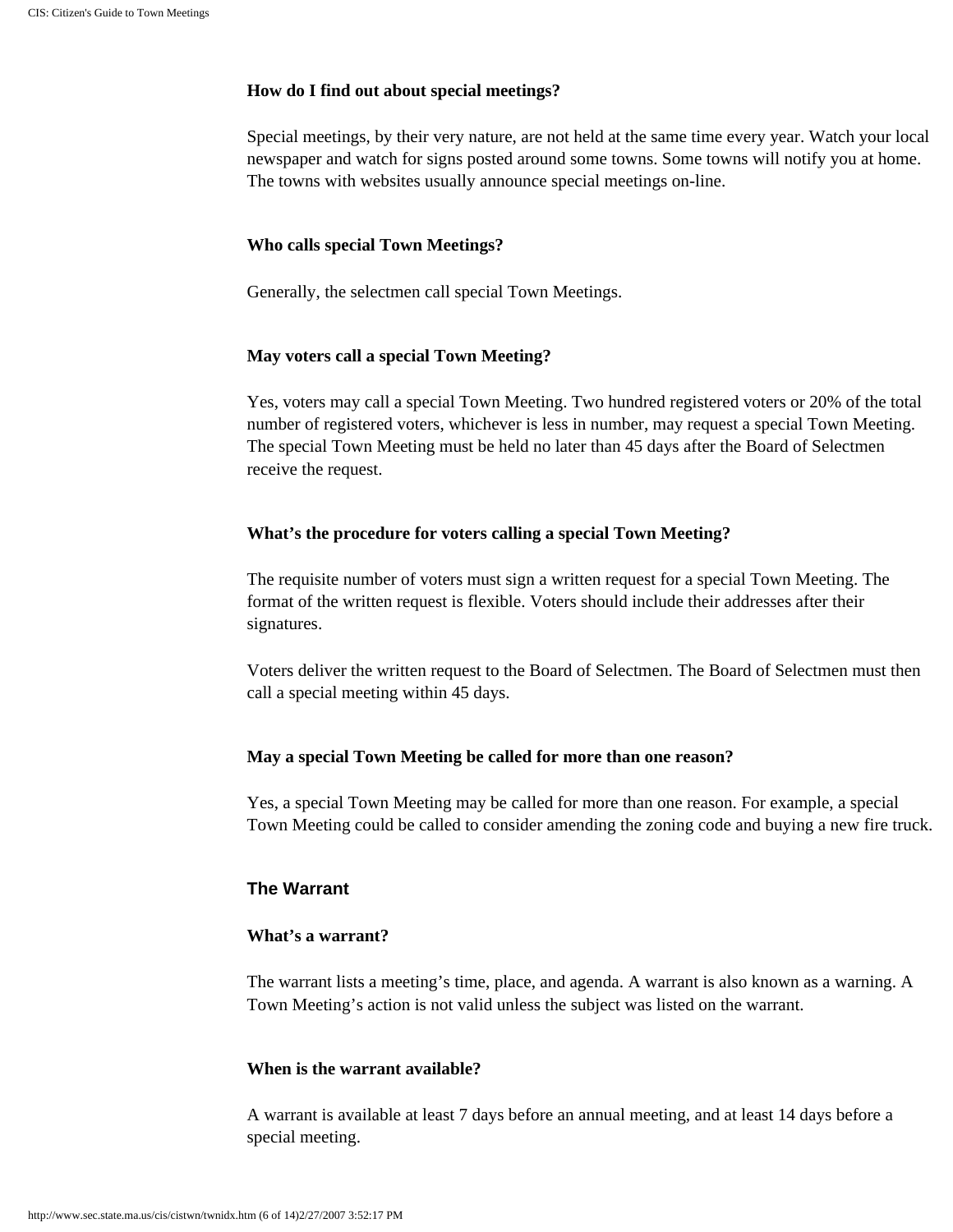#### **How do I see the warrant?**

It depends on your town and its by-laws. Warrants are posted in public places, published in the local newspaper, delivered to every residence, or a combination of all three. Towns with websites may publish their warrants on-line. If a town's by-laws do not specify the manner in which a warrant can be posted, the town must vote or the Attorney General must approve the manner in which the warrant is posted.

#### **Who makes up the warrant?**

The selectmen, who "issue" it.

#### **What are articles?**

Articles are items on the warrant. Appropriations for each town function or department may be in separate articles. Or one article on the warrant may propose appropriations for all necessary town expenses.

#### **May voters place articles on the warrant?**

Yes, voters may "insert" articles in the warrant. They have to do it before selectmen "close" the warrant.

To insert an article in the warrant for an annual Town Meeting, at least 10 registered voters of the town must sign a written request. The written request of registered voters for the insertion of subjects in town meeting warrants shall not be valid unless the required number of registered voters not only sign their names but also state their residence, with street and number, if any. Voters do not have to include their addresses after their signatures, but it is a good idea.

If you want a sample of an article to use to draft your article, go to town hall and ask for a copy of the annual report, or check if your town has a website and publishes the annual report there. The annual report will have warrants from the previous year's Town Meeting, which you can use as samples. For further assistance, contact the town clerk or town counsel.

Citizens may insert an article in the warrant for a special Town Meeting. Selectmen shall insert in the warrant for every special town meeting all subjects which shall be requested by 100 registered voters or 10% of the total number of voters, whichever is lesser.

#### **How Town Meetings Operate**

#### **What is the quorum for a Town Meeting?**

In an open Town Meeting, the minimum number of voters who may conduct business is established by the individual town's by-laws. The quorum in some towns is zero; if only a single citizen appears, the Town Meeting may start and conduct business.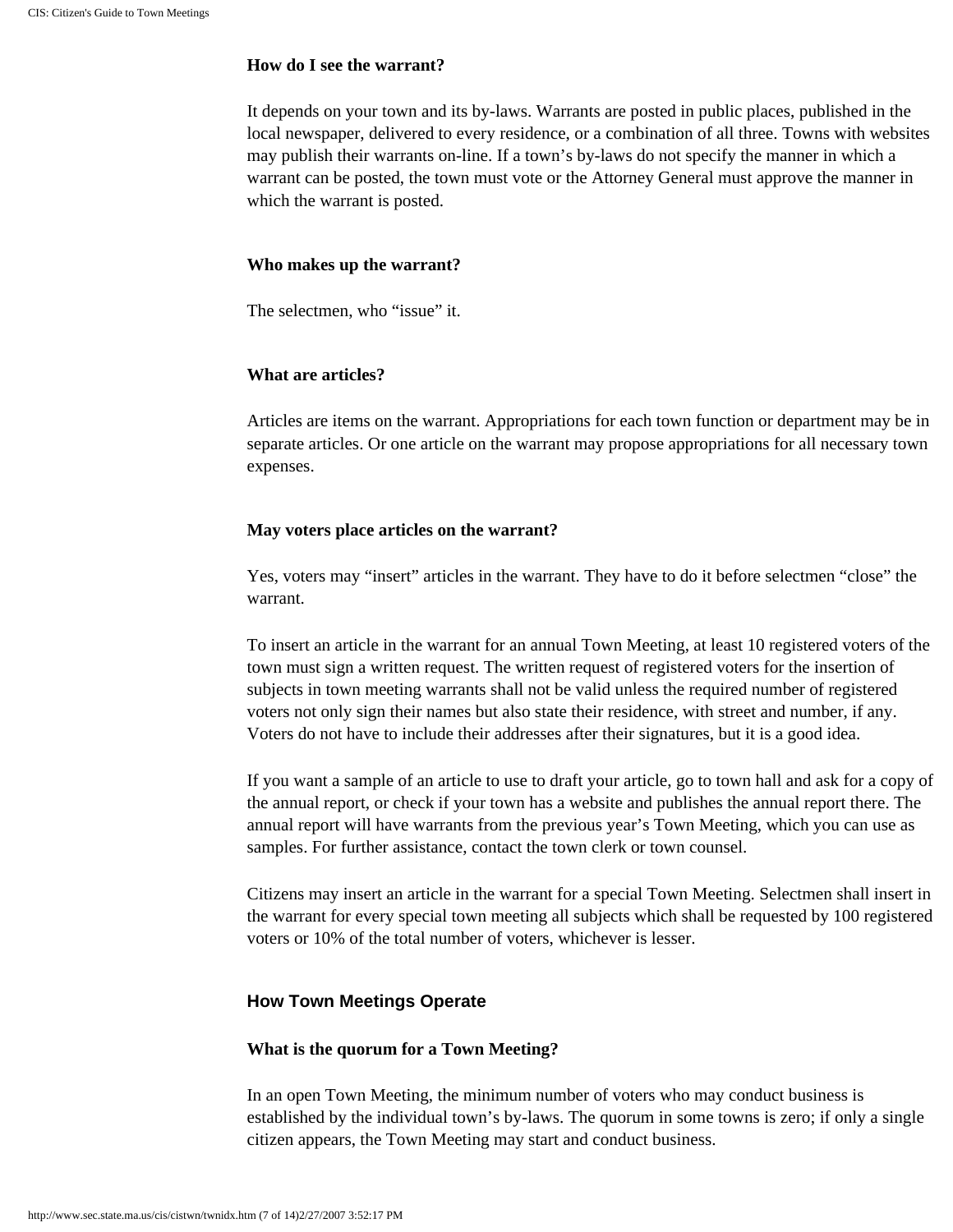In a representative Town Meeting, a majority of the Town Meeting Members may conduct business.

#### **Who may attend?**

Any member of the public may attend a Town Meeting.

#### **Who may speak?**

All of a town's registered voters may speak in an open or representative Town Meeting. In a representative Town Meeting, a registered voter who is not a town meeting member has a right to speak subject to conditions prescribed by the meeting.

Non-voters may speak at the discretion of the moderator or Town Meeting.

#### **Who may vote?**

In an open Town Meeting, the town's voters may vote.

In a representative Town Meeting only Town Meeting Members may vote on business matters.

#### **Is the warrant the agenda?**

Yes, the warrant generally states the things to be voted on, but the moderator may interpret the articles liberally.

Usually, the Town Meeting considers the warrant's articles in order. However, the moderator or Town Meeting itself may change the order. Some towns decide the order of warrants by lottery.

#### **How do I know which article the Town Meeting is considering?**

The moderator summarizes each article or reads it entirely before starting debate.

#### **How is the budget considered?**

The selectmen or appointed budget committee must print and distribute information regarding appropriations at or before the annual Town Meeting. Different towns handle the budget article differently. Towns have three general ways:

*First:* The moderator: reads a budget item; calls for a recommendation from the finance committee on that item; calls for debate on that item; and calls for a vote on that item. Then the moderator does the same with the next budget item.

*Second:* The moderator reads each budget item, but doesn't stop for debate. If a voter wants to debate an item, he or she calls out, "Hold!," or a similar word,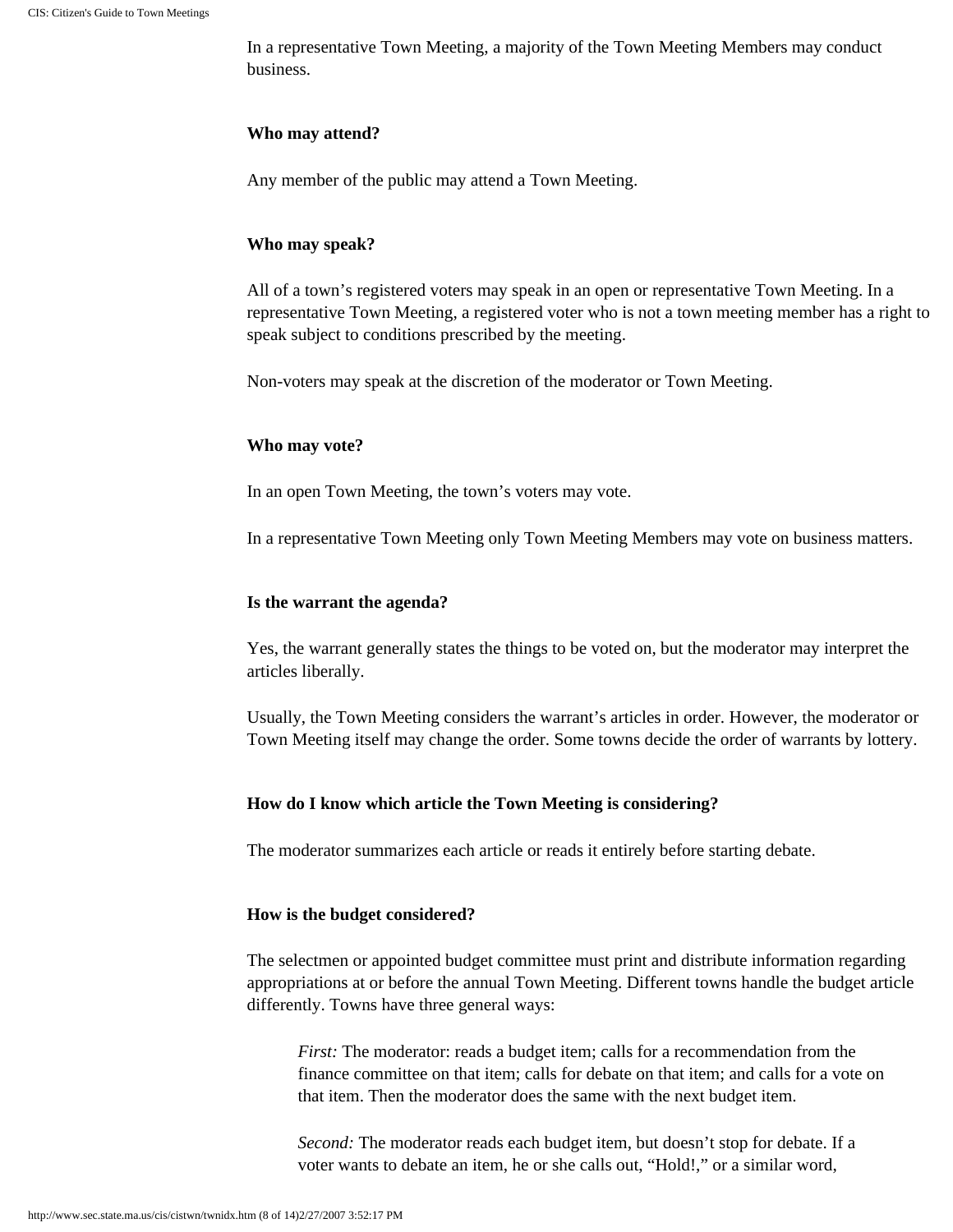depending on the Town Meeting. The moderator will "lay aside" that item, and get back to it later. After reading all budget items, the moderator calls for a vote on all items that were not laid aside. Then the moderator takes up budget items that were laid aside. The moderator calls for debate, possible amendments, and a vote on each item.

*Third:* The moderator summarizes the budget article. The chairman of the finance committee moves that the Town Meeting appropriate the money recommended in the finance committee's report. Then the moderator entertains motions to amend the budget article. When the Town Meeting has voted on all amendments, the Town Meeting votes on the finance chairman's motion as originally presented or amended.

# **Participating in Town Meetings**

# **How do I vote?**

Voters in open Town Meeting vote by various methods.

*Voice vote.* Many Town Meeting votes are by voice. The moderator asks that all in favor (everyone voting "yes") say, "Yea" (which is pronounced "yay"). Then the moderator asks that all opposed (everyone voting "no") say, "Nay." The moderator listens and decides which side prevailed. Voters who are unfamiliar with the difference between "yea" and "nay" may find this reminder useful: "Yea" and "yes" both start with "y." "Nay" and "no" both start with "n."

*Show of hands.* The moderator asks that all in favor raise their hands. Then the moderator asks that all opposed raise their hands. The moderator looks at the number of hands in general and decides which side prevailed. Or hands are counted.

*Roll call.* Voters are called by name and answer "Yea" or "Nay."

*Standing vote or rising vote.* All in favor are asked to stand or rise. They are counted. Next, all voters who are opposed are asked to stand. They are counted. This form of vote is also known as dividing the meeting.

*Secret ballots.* When voters vote by secret ballot is determined by a town's bylaws. In some towns, the moderator can call for a secret ballot. In some towns, if a certain number of voters request it, a vote will be by secret ballot. In other towns, a vote will be by secret ballot if 25 % percent of the voters present and voting ask for it.

# **Does a representative Town Meeting use the same methods of voting?**

Yes, a representative Town Meeting does use the same methods of voting. However, a representative Town Meeting can take a vote by secret ballot only if 2/3 of the Town Meeting Members present and voting approve it.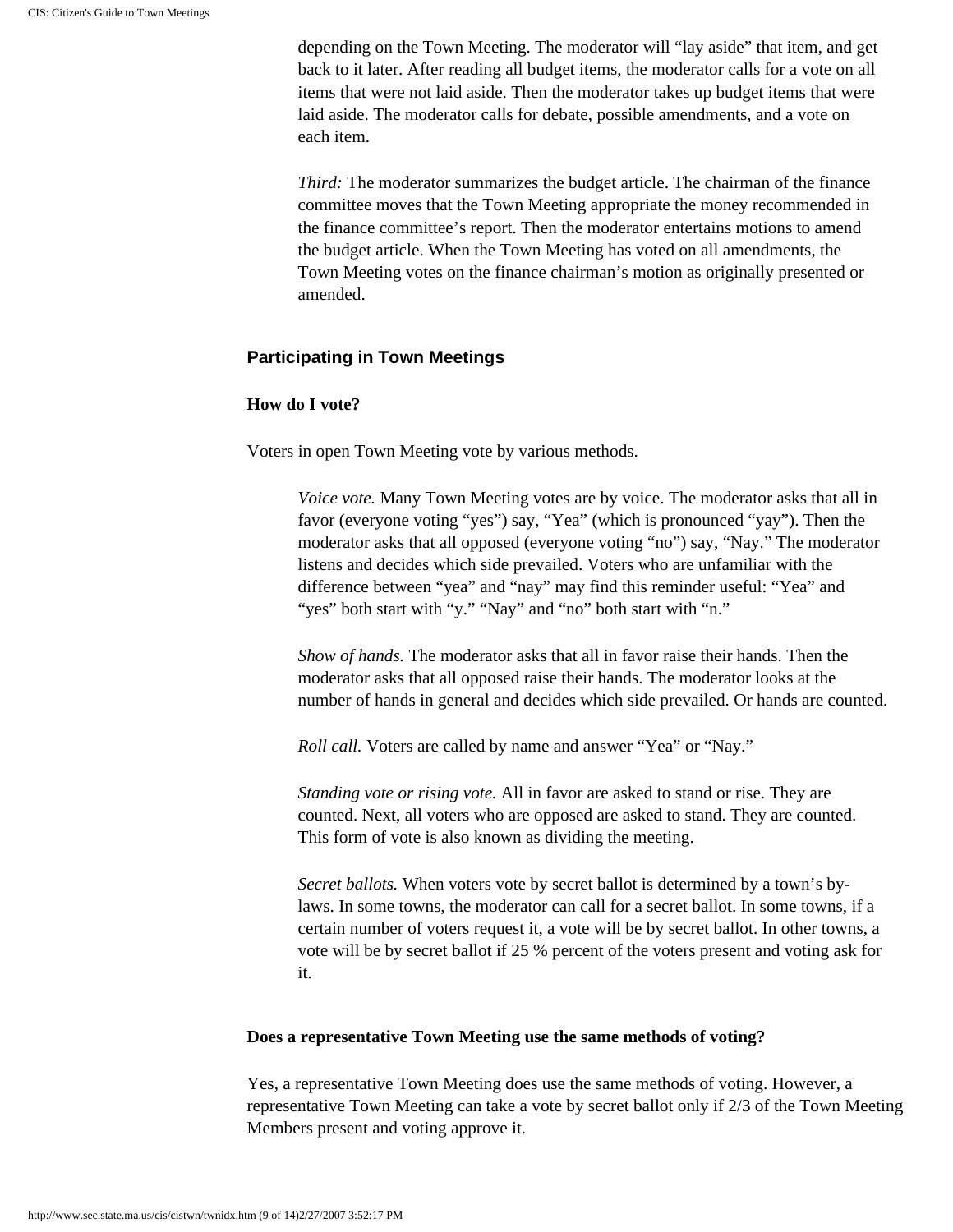#### **Are there votes that cannot be taken by voice?**

Yes, there are votes that cannot be taken by voice. Suppose that a town's by-laws require that 2/3 of the voters, not a simple majority, vote to approve the budget for it to pass. Unless the voice vote is unanimous in favor of the budget, the moderator will find it hard to determine if more than 2/3 of the voters said "yea." A vote requiring a super-majority (more than a simple majority) is usually decided by a vote other than voice vote.

# **What if I think that the moderator did not decide correctly a voice vote or an informal show of hands?**

Stand immediately and say one of the following: "I doubt it," "I doubt the vote," or "I question it." If at least six other voters stand with you, the moderator must count votes more formally. The moderator must then verify the vote by polling the voters or by dividing the meeting or by the method provided for by the municipal by-laws.

#### **How do I speak in debate?**

If you wish to speak, stand up and wait for the moderator to acknowledge you. When the moderator acknowledges you, state your name, your precinct if you know it, and your address.

Speak about the topic being discussed. Don't speak about a previous topic (unless there is a motion to rescind or reconsider).

Make your comments to the moderator, not to the Town Meeting or individual Town Meeting Members.

For example, do not say, "I have something to say to the Town Meeting," or "Mr. Smith, you said something as a Town Meeting Member that I want to respond to." Instead, say something like, "Mr. Moderator, these are my thoughts on this article."

You may attack a previous speaker's argument, but do not attack a previous speaker. For example, do not say, "The previous speaker is dead wrong." Instead, say something like, "I disagree with the argument we just heard."

Try to avoid referring to previous speakers by name. For example, try not to say, "I agree with Mr. Jones' argument." Instead, say something like, "I agree with the argument that we can afford this budget item."

Since you make your comments to the moderator, you may not directly debate or ask questions of a previous speaker. For example, do not say, "Mr. Johnson, you say that we should make another exception to the zoning law. I'm asking you: When do we draw the line and stop making exceptions?"

Instead, say something like, "Mr. Moderator, we have heard the argument that we should make just one more exception to the zoning law. But I say it's time to stop making exceptions."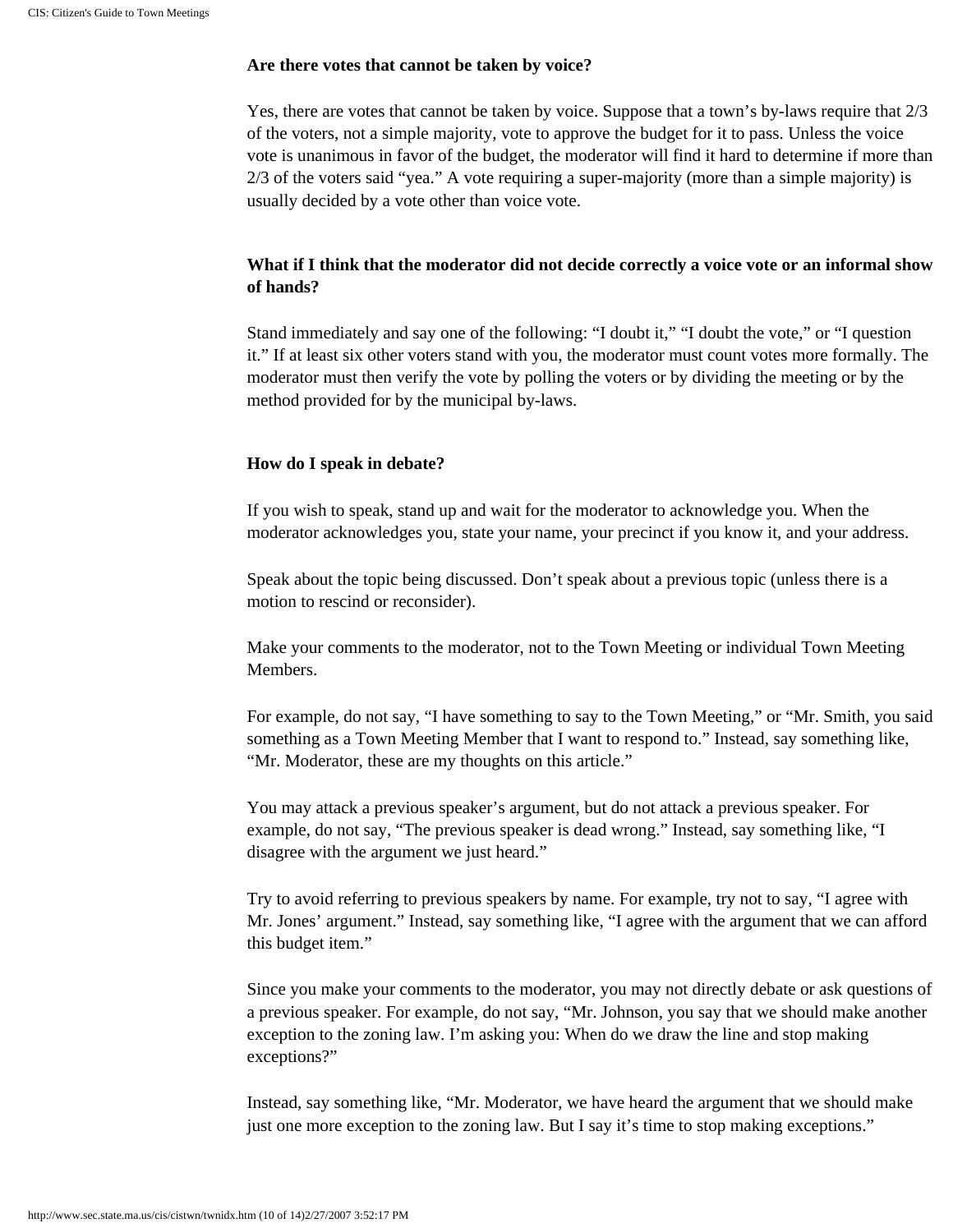# **Procedure and Motions**

# **Do I need to know "parliamentary" procedure to attend a Town Meeting?**

No, you do not need to know "parliamentary" procedure to attend a Town Meeting. The moderator will take care of it.

# **Are Town Meetings run according to Roberts' Rules of Order?**

Some are; some are not. Please consult your town clerk.

# **Does the majority always rule?**

No, the majority does not always rule. Sometimes a super-majority (more than a simple majority) is needed for votes on some specific issues. For example, authorizing selectmen to purchase or take land by eminent domain requires a 2/3 vote.

# **Are a town's by-laws the final word on how the Town Meeting runs?**

No, by-laws may be suspended in some circumstances. A town's by-laws themselves explain how to suspend them. It might require a 2/3 vote or a unanimous vote to suspend a provision in the bylaws.

# **Are the moderator's rulings final?**

In some areas, yes, the moderator's rulings are final. In other areas, it is unclear whether a moderator's ruling can be appealed. It depends on the practice of the moderator and Town Meeting. In Town Meetings where a moderator's rulings are appealed, here is the usual procedure.

A voter or Town Meeting Members makes a point of order. The moderator rules on the point of order. A voter or Town Meeting Member then says, "I appeal from the ruling of the moderator / chair." Someone else seconds the appeal. The moderator then announces a vote on the question, "Should the decision of the moderator be reversed?"

#### **What do the following terms mean?**

| The term                         | means        |
|----------------------------------|--------------|
| dismiss an article               | to defeat it |
| postpone an article indefinitely | to defeat it |
|                                  |              |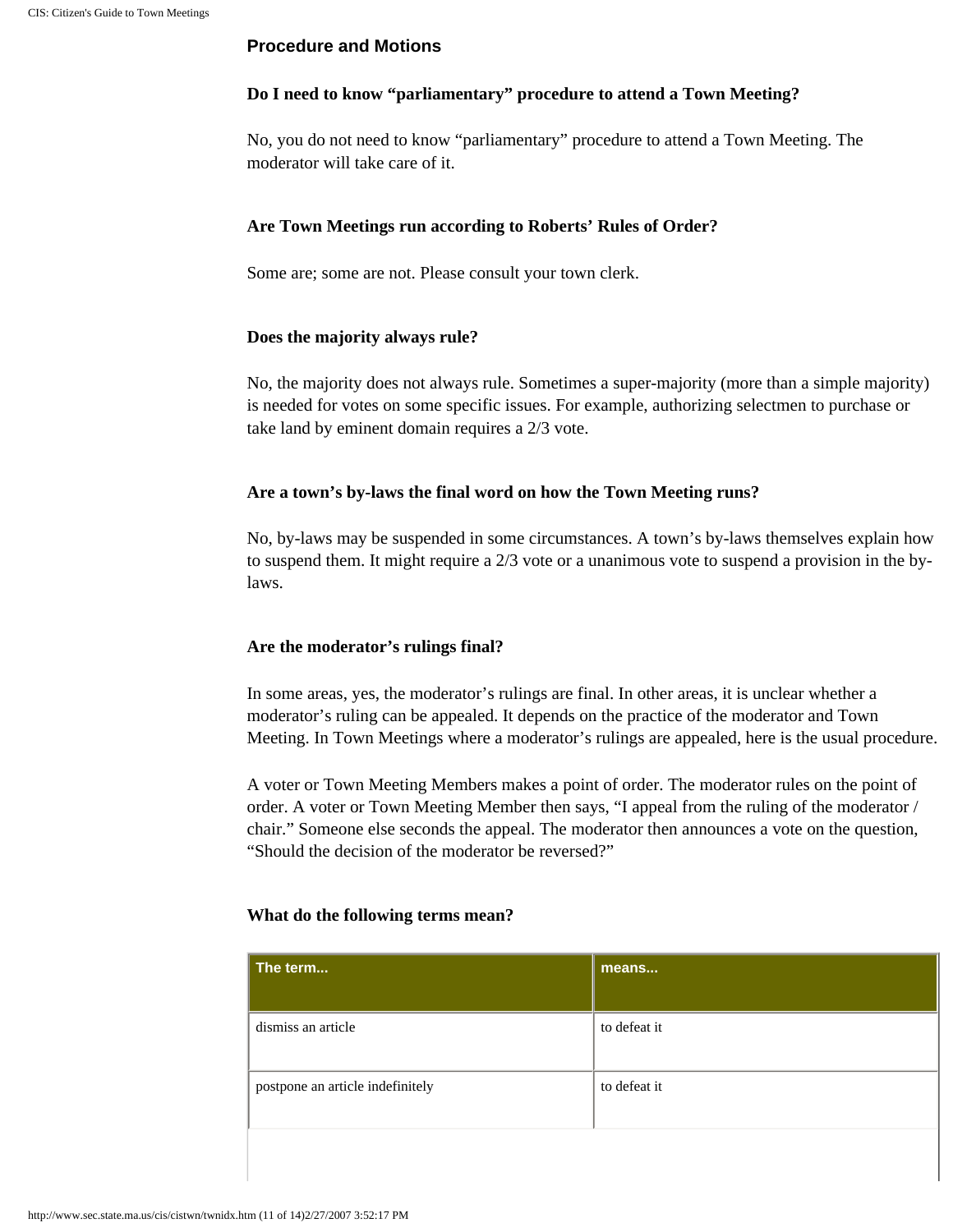| take no action on an article  | to defeat it                                          |
|-------------------------------|-------------------------------------------------------|
| lay the question on the table | to kill or postpone (depending on the town) a measure |
| table the question            | to kill or postpone (depending on the town) a measure |
| move the previous question    | to cut off debate and vote on the issue at hand       |

# **What does a motion to take from the table mean?**

Tabling a motion or laying a question on the table generally means to kill it, but it does not mean to kill it finally. To take an issue from the table means to consider an issue that the Town Meeting previously tabled.

# **If I'm not familiar with making motions, how do I make one?**

Rather than make a motion that may require the moderator to untangle and decode it, stand up and ask the moderator from the floor how to make a motion to achieve what you want to do.

# **How do I call for a vote?**

Move the previous question, which means to call for a vote. Under the by-laws of many towns, you must make certain motions, such as those involving money, in writing.

# **What's the difference between reconsideration and rescission?**

A vote to reconsider a previous vote temporarily postpones final action on that vote. A vote to rescind a previous vote cancels it.

# **What's the difference among adjourning, recessing, and dissolving?**

*Dissolving* the Town Meeting means that it is over until the next Town Meeting, which must be called by a new warrant. If the Town Meeting has not dissolved, but is taking a break, and will resume on the same day, it has recessed.

*"Adjourning"* is an imprecise word. It is sometimes used to mean "dissolving"; sometimes "recessing"; and sometimes that one day of the Town Meeting has ended, and that the Town Meeting will resume on a later day.

# **What does it mean to adjourn without day?**

Adjourning without day means that the Town Meeting has dissolved. Adjourning without day is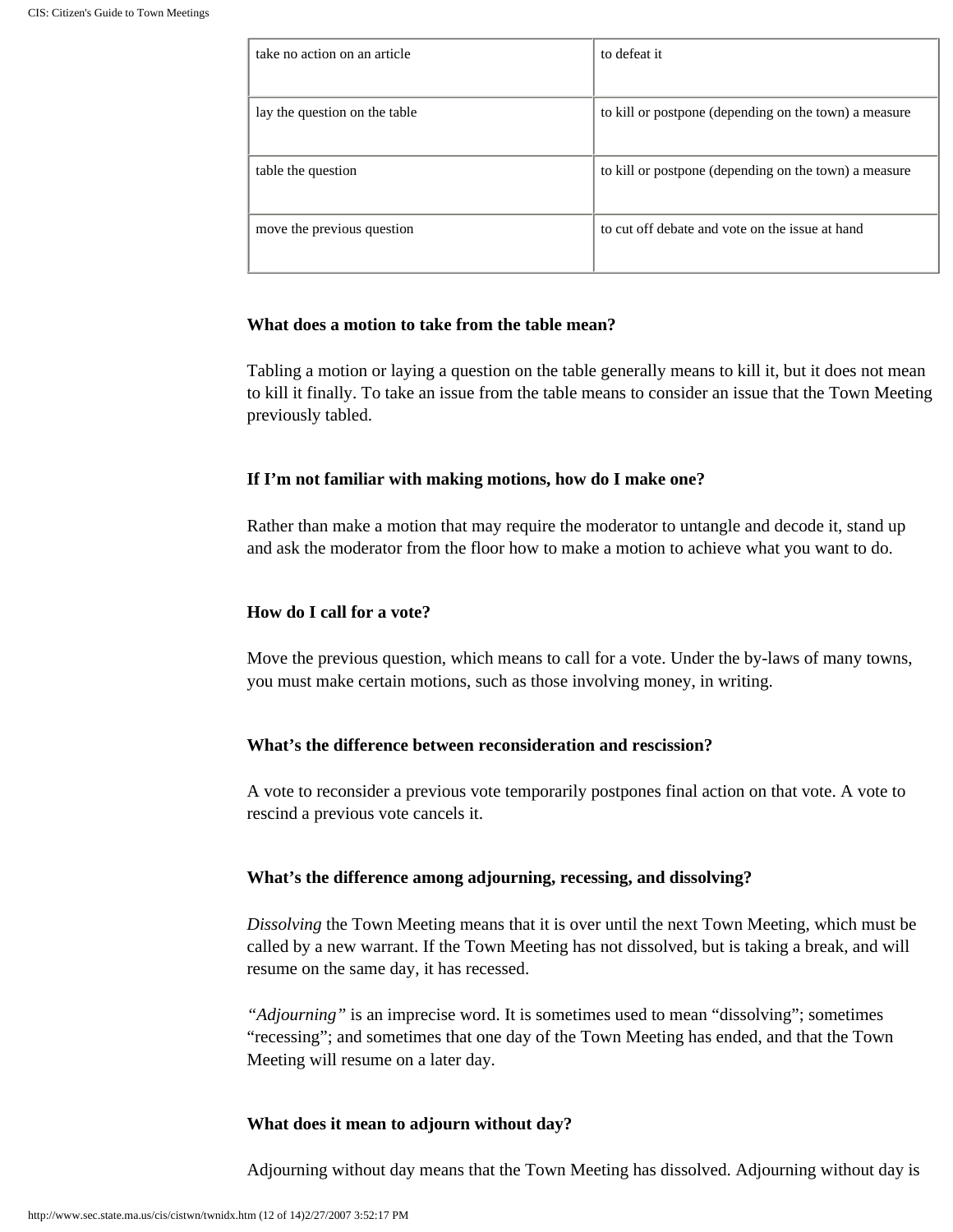also called adjourning sine day (pronounced "si-nee day" or "si-nee die"). In other words, the Town Meeting has adjourned without setting another day to reconvene. A new warrant is needed to reconvene.

# **After the Representative Town Meeting Dissolves**

# **Do I have control over the votes of Town Meeting Members?**

Generally, yes. In some towns, the votes of representative Town Meetings do not take effect until a certain number of days after the Town Meeting expires. In other towns, only votes on certain subjects do not take effect immediately.

In all towns, votes on the following subjects do not take effect for seven days, not counting Sundays and holidays: special appropriations of \$20,000 or more; establishing, abolishing, or merging town boards or offices; establishing a term of office for town officers; changing the number of a town board's members; adopting a new by-law and amending an existing by-law.

To try to overturn decisions described in the previous paragraph, voters may circulate petitions within seven days after Town Meeting dissolved. The petition must be signed by at least 3% of the town's voters, with their names and addresses. The petition must be filed with the selectmen.

To try to overturn other decisions by a representative Town Meeting, voters should check their respective towns' by-laws yes or no. No action of a representative town meeting can be reversed unless at least 20% of the registered voters vote to do such.

Petitions to overturn representative Town Meeting decisions go to the Board of Selectmen. The Selectmen then schedule an election at which the following question appears on the ballot: "Should the town vote to approve the action of the representative Town Meeting whereby it was voted [brief description of the vote]?" Voters go to the polls and vote yes or no.

For more details, look at your town's by-laws.

# **Where do I find the statutes governing Town Meetings?**

Go to your local library. Ask to see the Massachusetts General Laws, chapters 39 and 43A. Parts of other chapters apply to Town Meetings, but chapters 39 and 43A are the major ones. Check with your town clerk if your Town Meeting is governed by special act or town charter.

# **Where do I get my town's by-laws?**

Call your town hall and ask the clerk's office. When you ask for the by-laws, also ask if the Massachusetts Legislature has passed any law that applies specifically to your town or if your town has accepted any specific Massachusetts General Laws.

# **Where do I get my town's charter?**

Ask the clerk's office or check your town's website.